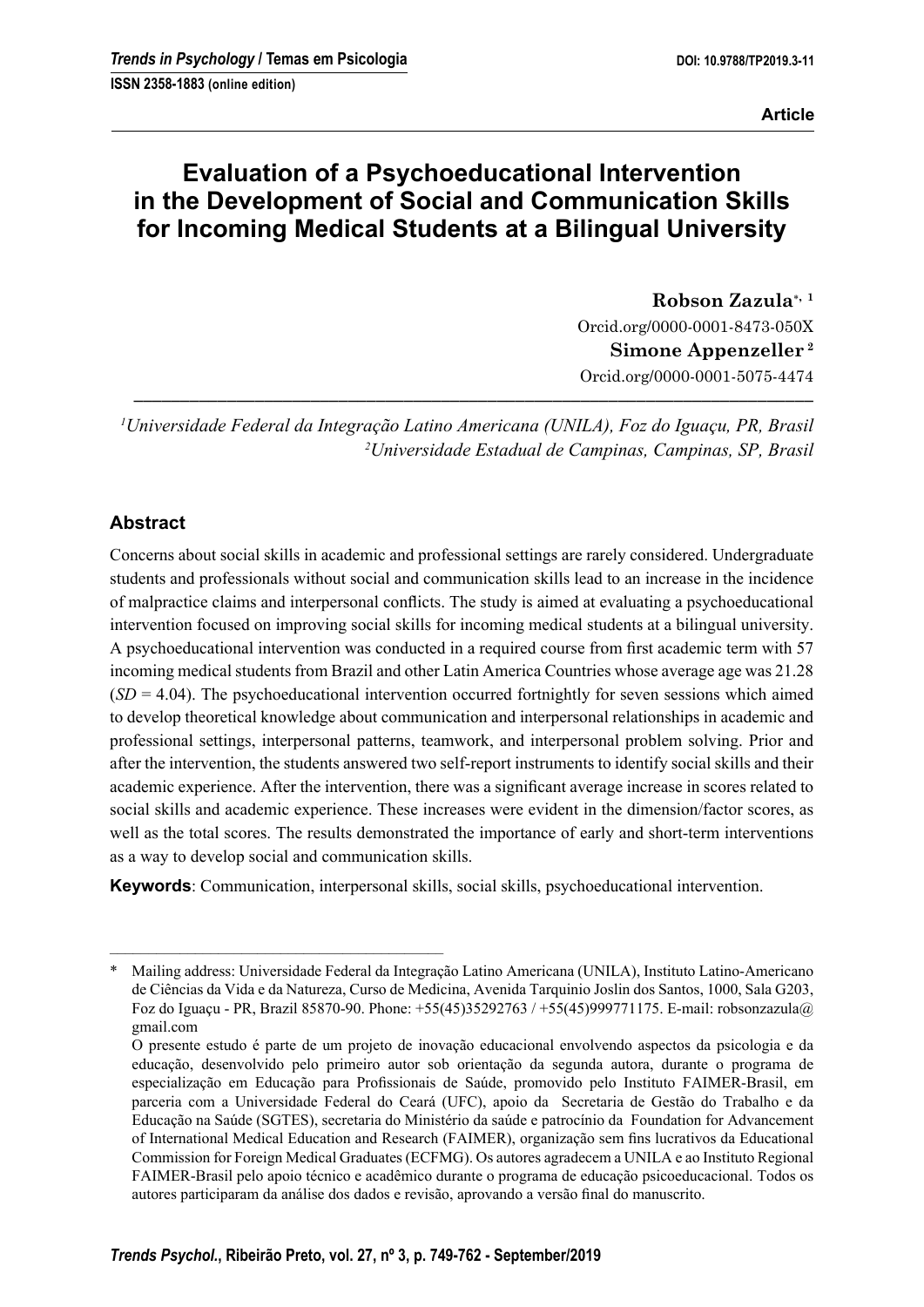# **Avaliação de uma Intervenção Psicoeducacional para o Desenvolvimento de Habilidades Sociais e Comunicação em Ingressantes de Medicina em uma Universidade Bilíngue**

# **Resumo**

A preocupação com o desenvolvimento de habilidades sociais no contexto acadêmico e profissional não é algo frequente. Acadêmicos e profissionais sem habilidades sociais tendem a apresentar elevadas frequências de conflitos interpessoais e negligência na realização de tarefas. O objetivo do presente estudo foi avaliar uma intervenção psicoeducacional focada no desenvolvimento de habilidades sociais em acadêmicos ingressantes do curso de medicina em uma instituição de ensino superior bilíngue. A intervenção psicoeducacional foi realizada em uma disciplina obrigatória do primeiro período, com a participação de 57 acadêmicos do Brasil e de outros países da América Latina. A idade média dos estudantes era 21,28 anos (*DP* = 4,04). A intervenção foi realizada durante sete sessões com frequência quinzenal, cujos objetivos envolveram o conhecimento teórico sobre a comunicação e o relacionamento interpessoal no contexto profissional e acadêmico, padrões de relacionamento interpessoal, trabalho em equipe e resolução de conflitos interpessoais. Antes e após a intervenção os estudantes responderam a instrumentos para avaliar o repertório de habilidades sociais e interpessoais e as vivências acadêmicas. Após a intervenção, foi identificado aumento significativo nos escores médios totais em relação a habilidades sociais, comunicação e vivências acadêmicas. O estudo demonstrou a importância de intervenções curtas e precoces como meio de desenvolver habilidades sociais e de comunicação.

**Palavras-chave**: Comunicação, relacionamento interpessoal, habilidades sociais, intervenção psicoeducacional.

# **Evaluación de una Intervención Psicoeducativa para el Desarrollo de Habilidades Sociales y de Comunicación Estudiantes que Ingresan a Carrera de Medicina en una Universidad Bilingüe**

# **Resumen**

La preocupación con las habilidades sociales en los contextos profesional y académico no es algo frecuente. Estudiantes de pregrado y profesionales con pocas habilidades sociales tienen mayor probabilidad de conflictos interpersonales y problemas en la ejecución de tareas. El objetivo del presente estudio fue evaluar una intervención psicoeducativa con foco en el desarrollo de las habilidades sociales en estudiantes que ingresan a carera de medicina en una universidad bilingüe. La intervención psicoeducativa fue conducida en una disciplina obligatoria en el primer período académico. Participaron 57 estudiantes de Brasil y otros países de América Latina. La edad media de los estudiantes fue 21,28 años (*DE* = 4.04). La intervención fue conducida durante siete sesiones con frecuencia quincenal que objetivaron desarrollar el conocimiento teórico sobre comunicación y relacionamiento interpersonal en el contexto profesional y académico, patrones de relaciones interpersonal, trabajo en equipo, y resolución de conflictos interpersonales. Antes y después de la intervención los estudiantes respondieron instrumentos para evaluar el repertorio de habilidades sociales y vivencias académicas. Al fin de la intervención fue identificado un crecimiento significativo en los puntajes medios en relación con las habilidades sociales, comunicación y vivencias académicas. Los resultados del estudio demuestran la importancia de las intervenciones cortas y tempranas como un medio para el desarrollo de habilidades sociales y comunicativas.

Palabras clave: Comunicación, relaciones interpersonales, habilidades sociales, intervención psicoeducativas.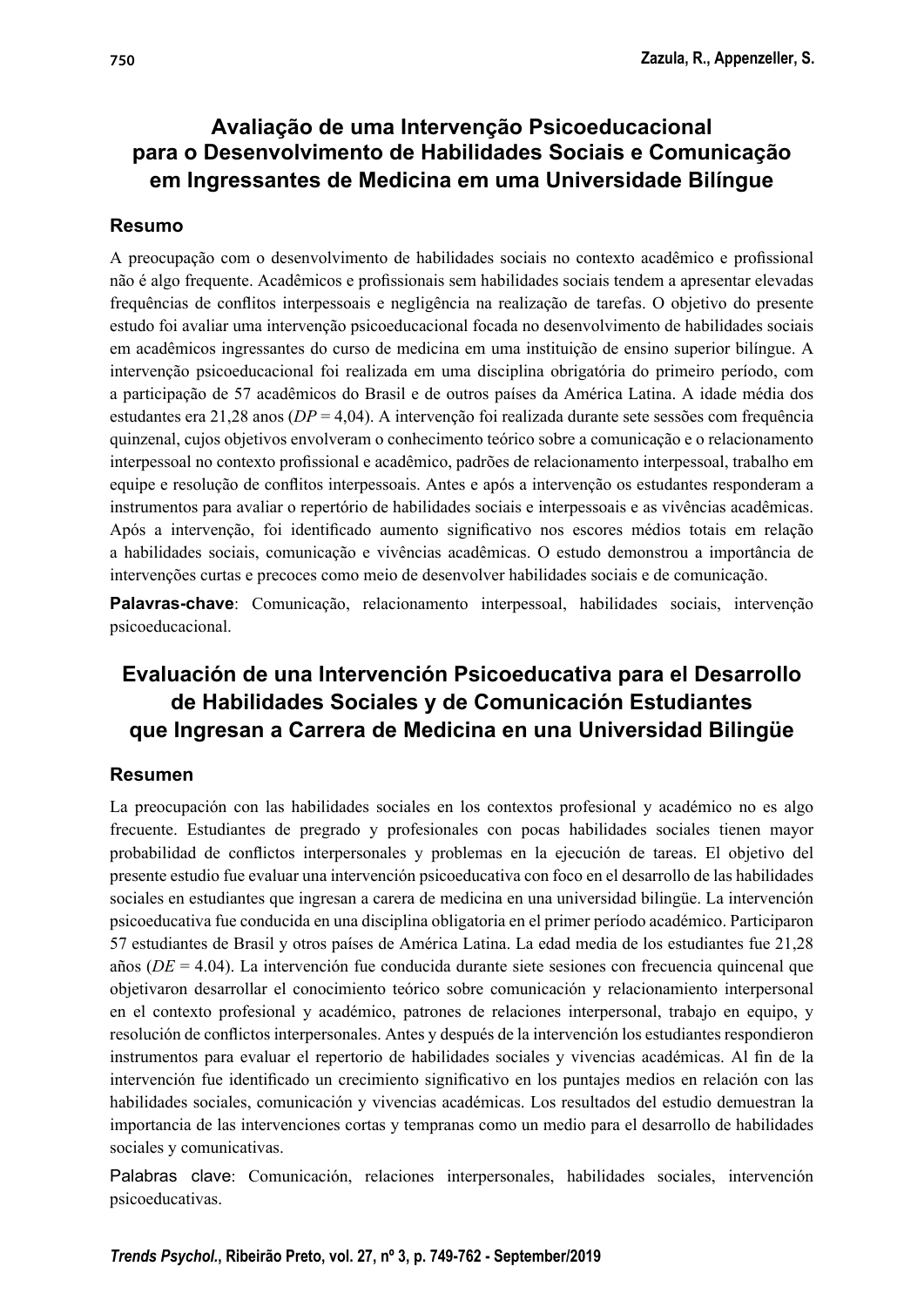One of the main challenges of new incoming students is the adaptation. The first academic term is a critic period which requires intense integration, adaptation, and development of new competences for all students. This is more important in universities with a large number of incoming international students. These students will have additional challenges in comparison with national students. Not only will they have to adapt to the university, but they will also have to adapt to a new country and to a different culture (Mesidor & Sly, 2016; Tavakoli, Lumley, Hijazi, Slavin-Spenny, & Parris, 2009; Terrazas-Carrillo, Hong, & Pace, 2014). The impact of first academic experiences may vary according to each university, but it is always dependent on the students' academic and social level of integration during their introduction (Pascarella & Terenzini, 1991).

The most important goal for all universities should be to, not only provide knowledge to students, but encourage them to develop social, academic and professional skills, which will increase academic or professional purposes for all students. In other words, new students need to use different competences during their academic life, such as communication, social, interpersonal, and academic skills, as they will be useful in improving relationships with classmates, faculties, patients and other professionals (Biggs, Agger, Dent, Allery, & Coles, 1994; Sorinola, 2014).

When we discuss undergraduate medical students, we cannot forget the importance of social skills (Zick, Granieri, & Makoul, 2007). In addition, these skills are an important part of emotional intelligence and could help future physicians in professional and personal situations (Grewal, 2008; Johnson, 2015; Satterfield & Hughes, 2007; Wagner, Moseley, Grant, Gore, & Owens, 2002). Moreover, communication is a central part of every interpersonal interaction in a healthcare setting (Deveugele, 2015). Currently, different medical schools are changing their curriculum in terms of structure, methods and strategies to provide a better skill learning process in the areas of communication and social skills (Al Odhayani & Ratnapalan, 2011). However, the teaching of this group of skills is frequently neglected and rarely integrated into the curriculum and, most of time, these skills are not included during assessment situations or contextualized to practical activities during undergraduate medical school settings (Denniston, Molloy, Nestel, Woodward-Kron, & Keating, 2017; Deveugele, 2015; Pureza, Rusch, Wagner, & Oliveira, 2012).

Furthermore, academic and professional competences are directly related to social and communication skills. There are different definitions and concepts about social skills and their main role in psychology. For instance, social skills could be defined as a behavior forwarded to social competence which could enable the person to communicate and live with others in society (Caballo, 2007; Del-Prette & Del-Prette, 2013, 2016; McCallin & Bamford, 2007) despite cultural variables (Argyle, Furnham, & Graham, 1980). In other words, social skills can contribute to positive interpersonal relationships, which then lead to better health, personal satisfaction, professional accomplishment, better teamwork, life of quality, and respect to others (Del-Prette & Del-Prette, 2016).

Despite the benefits, the importance of social skills in academic and professional settings is rarely considered. Undergraduate students and professionals without social and communication skills lead to an increase in the incidence of malpractice claims and interpersonal conflicts. Moreover, social skills are deeply related to empathy in any setting (Benbassat & Baumal, 2005; Gysels, Richardson, & Higginson, 2004; Wagner et al., 2002). For that reason, social skills training is important for all undergraduate students, especially to undergraduate medical students and future physicians.

Given these premises, we designed a psychoeducational intervention, which focused on the development of social skills for incoming medical students in a bilingual university. For the present study, psychoeducational intervention was defined as any structured educational activity which was aimed to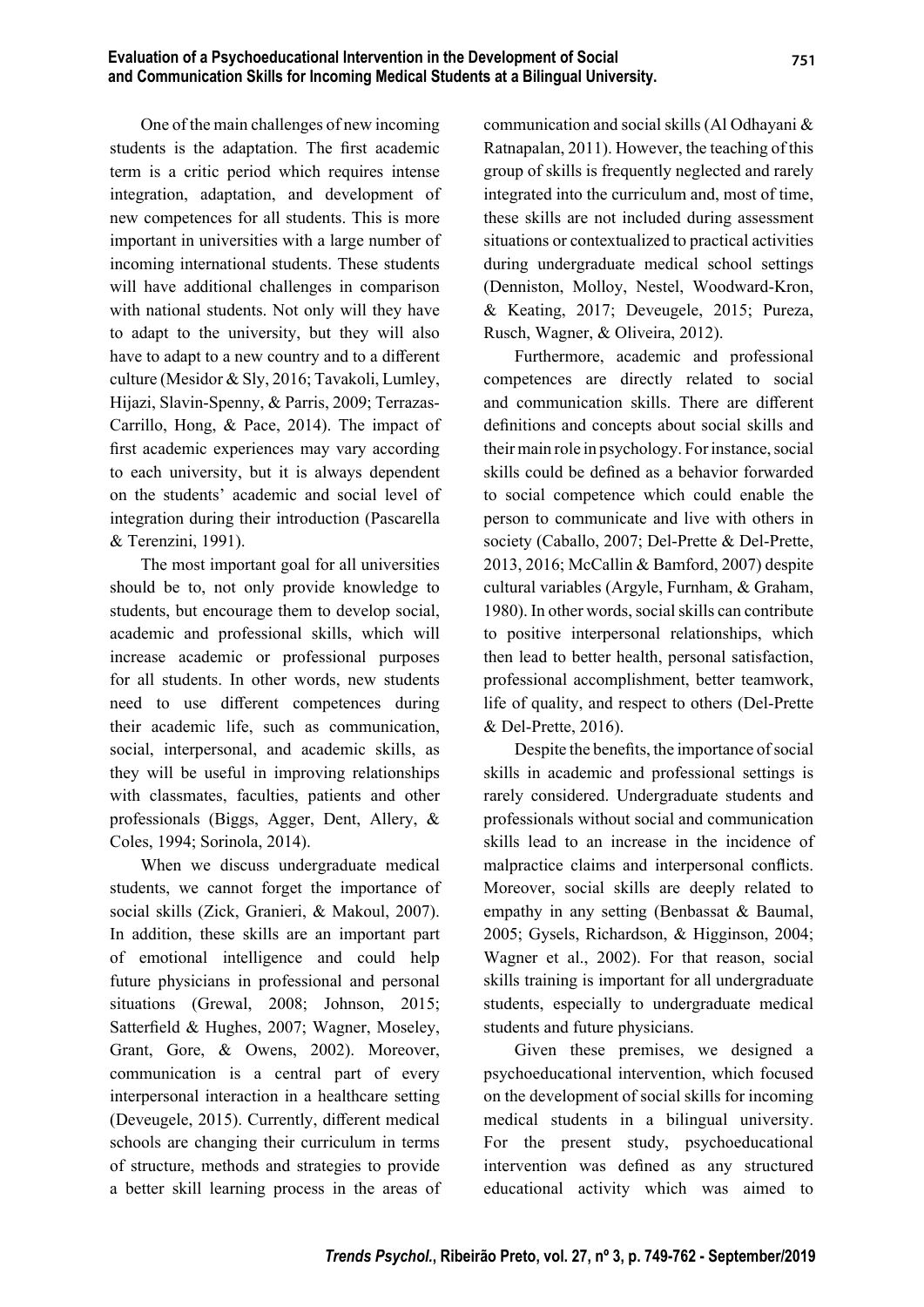increase theoretical knowledge and behaviors related to social skills in professional and interpersonal settings as well as academic experiences. In this study, the following aims were taken into consideration: (a) to improve socials skills in academic and interpersonal settings and (b) to increase the probability of effective adaptation to university, for incoming medical students at university. We hypothesized that the development of social skills, understood as a broader range of behaviors such as communication, assertiveness and expression of feelings (Del-Prette & Del-Prette, 2013), could be a first step for the training of other necessary behaviors and skills, such as breaking bad news, empathy, counseling and communication with patients in real settings. To achieve theses aims, we acknowledged that the most important element of the psychoeducational intervention was the communication and interpersonal relationship between medical students, fellows and classmates during the first academic term of undergraduate medical school.

# **Method**

# *Study Design and Participants*

We completed a pre- and post-evaluation study of a psychoeducational intervention and all data was collected in 2017 at the beginning and ending of the first academic term (from March 2017 to June 2017). All incoming students from 2017 ( $n = 57$ ) were from Universidade Federal da Integração Latino Americana (UNILA), a Brazilian public and bilingual university located in Foz do Iguaçu, Brazil, where Portuguese and Spanish were spoken by students, who were from all over Latin America. The present study had students from Brazil and another 12 Latin American countries (i.e., Argentina, Bolivia, Chile, Paraguay, Peru, Ecuador, Colombia, Venezuela, Dominican Republic, Cuba, Guatemala, and Mexico). The study was approved by the Brazilian Ethics Committee (CAAE 68528217.5.0000.5231) and all students signed the informed consent form prior to their participation.

### *Instruments*

**Sociodemographic questionnaire** is a 5-item instrument containing the following: age, sex, and nationality.

**Social Skills Inventory** (SSI-Del-Prette) is a Brazilian 38-item self-report instrument to assess social and interpersonal skills and characterize social skills deficits and resources in different contexts. SSI-Del-Prette is divided in five factors, as follow:  $(FI)$  self-affirmation and coping with risk,  $(F2)$  self-affirmation in the expression of positive feelings, (*F3*) conversation and social ease, (*F4*) self-exposure to unknown people and new situations and, (*F5*) self-control of aggressiveness. Each item must be answered with a five-point Likert scale (from zero to four), ranging from *never* or *rarely* (for every ten situations, the reaction needs to be two times at most and thus rated a zero) to always or almost always (for every ten situations, the reaction is nine or ten times and thus rated a four). The Portuguese version was validated for the Brazilian population (Del-Prette & Del-Prette, 2016) and the Spanish version was translated and adapted for Spanish-speakers (Olaz, Medrano, Greco, & Del Prette, 2009). According to Olaz et al. (2009), the Spanish version of SSI-Del-Prette is equivalent in its items and factors to the original version (Del-Prette & Del-Prette, 2016) and both versions demonstrate adequate reliability, validity and high values of internal consistency. Cronbach's Alpha for Brazilian Portuguese was 0.79 (*F1*:  $\alpha = 0.96$ ; *F2*:  $\alpha = 0.86$ ; *F3*:  $\alpha = 0.81$ ; *F4*:  $\alpha = 0.75$ ; *F5:*  $\alpha$ = 0.74) while for Spanish version was 0.75  $(F1: \alpha = 0.66; F2: \alpha = 0.70; F3: \alpha = 0.60; F4: \alpha =$  $0.52; F5: \alpha = 0.64$ .

**Academic Experiences Questionnaire – reduced version** (AEQ-r) is a 60-item self-report instrument to depict the academic experience in five dimensions, as follow as (a) *personal*, related to physical and psychologic welfare, emotional balance, affective stability, optimism, self-confidence and problem solving; (b) *interpersonal*, related to relationships with colleagues and intimacy social situations and looking to others for help in critical or difficult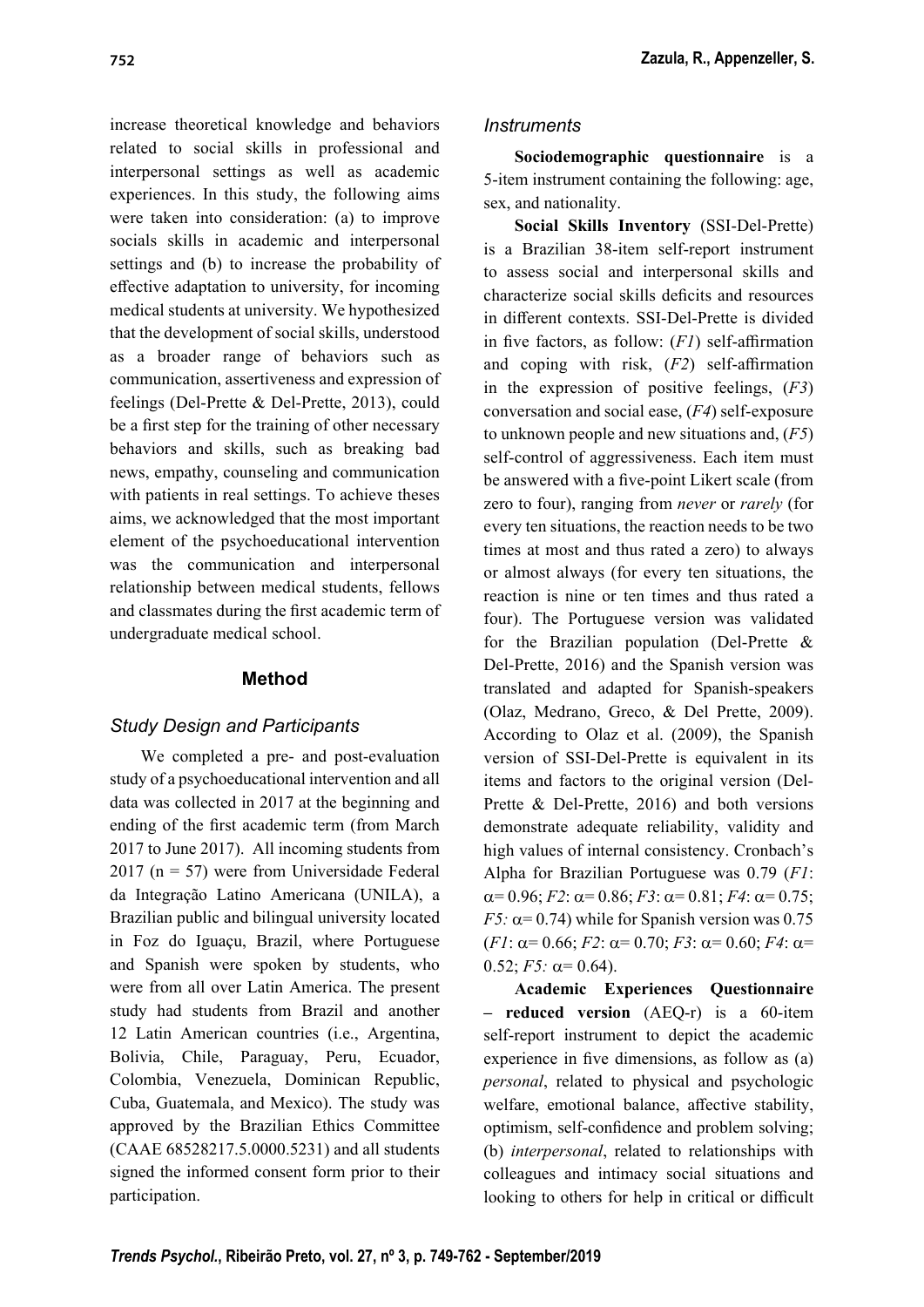situations; (c) *career*, related to feelings, emotions, and knowledge about competences and skills required from the students during whole curricula; (d) *learning*, related to study habits and time management of students, including study routines, the use of learning resources and strategies and the preparation for evaluations; (e) *institutional*, associated with opinions, knowledge and, expectations about the education institution. Each item must be answered with a five-point Likert scale, ranging from one (not important to me) to five (very important to me), according to experiences in academic life. AEQ-r was adapted to Portuguese (Brazil) by Granado, Santos, Almeida, Soares, and Guisande (2005) and the version translated and adapted to Spanish by Rodríguez, Urazán, and Arango (2009). Both versions demonstrate adequate reliability and validity and values of internal consistency up to 0.60. The Brazilian version presented internal consistency as follows: *personal* ( $\alpha$ = 0.80), *interpersonal* ( $\alpha$ = 0.82), *career* ( $\alpha$ = 0.86), *learning* ( $\alpha$ = 0.78) and *institutional* ( $\alpha$ = 0.77; Granado et al., 2005) while the Spanish version presented *personal*  ( $\alpha$ = 0.88), *interpersonal* ( $\alpha$ = 0.82), *career* ( $\alpha$ = 0.77), *learning* ( $\alpha$ = 0.81) and *institutional* ( $\alpha$ = 0.65; Rodríguez et al., 2009).

# *Data Collection*

The first contact between the researcher and the students occurred in the first meeting among lecturers and students, during which they were invited to be part of the study. The recruitment consisted of verbal invitations during this first meeting as well as during the first class of the required course of academic term at medical school coordinated by the principal investigator. The inclusion criteria were: (a) be a regular medical student from the first academic term and (b) accept to be part of the study.

Before and after the intervention, quantitative methods were used to enhance the understanding of the results, such as the sociodemographic questionnaire and standardized outcomes measures for social and interpersonal skills (SSI-Del-Prette), and academic experience (AEQ-r). The pre-intervention assessment occurred on the day before the first class and the post-test occurred a week after the end of intervention.

# *Structure of the Psychoeducational Intervention*

The proposed intervention was part of the required course in first academic term at medical school. There was no previous training in communication or interpersonal skills. The overall aim of the intervention was to develop communication, social and interpersonal skills to improve relationships and socialization in academic and professional settings. The intervention was conducted in large groups of up to 20 students and lasted 14 weeks, with one session each fortnight (seven sessions in total). Each session lasted four hours and was designed with active learning strategies and involves the following activities and objectives:

- **1. General defi nitions about communication***.* Students were instructed to worked in small groups of up to five to define the concept of communication and describe the importance of communication in interpersonal relationships. The session aimed to discuss the role of interpersonal and communication skills in academic and healthcare settings from a generic perspective.
- **2. Interpersonal skills in healthcare practice**. Students were required to work in small groups of up to five to rehearsal physician-patient situations and develop communication and interpersonal skills. During the activity, some students were required to interview a simulated patient (i.e., played by another student) while the rest of them observed and registered the main topics of the simulated situation. The session aimed to show the difference between the personal and professional characteristics of the physician during a medical care situation*.*
- **3. Assertive, aggressive, and passive communication patterns**. The session had two parts: the first one was a traditional class about different communication and interpersonal patterns for all students, and the second one was a role-play in groups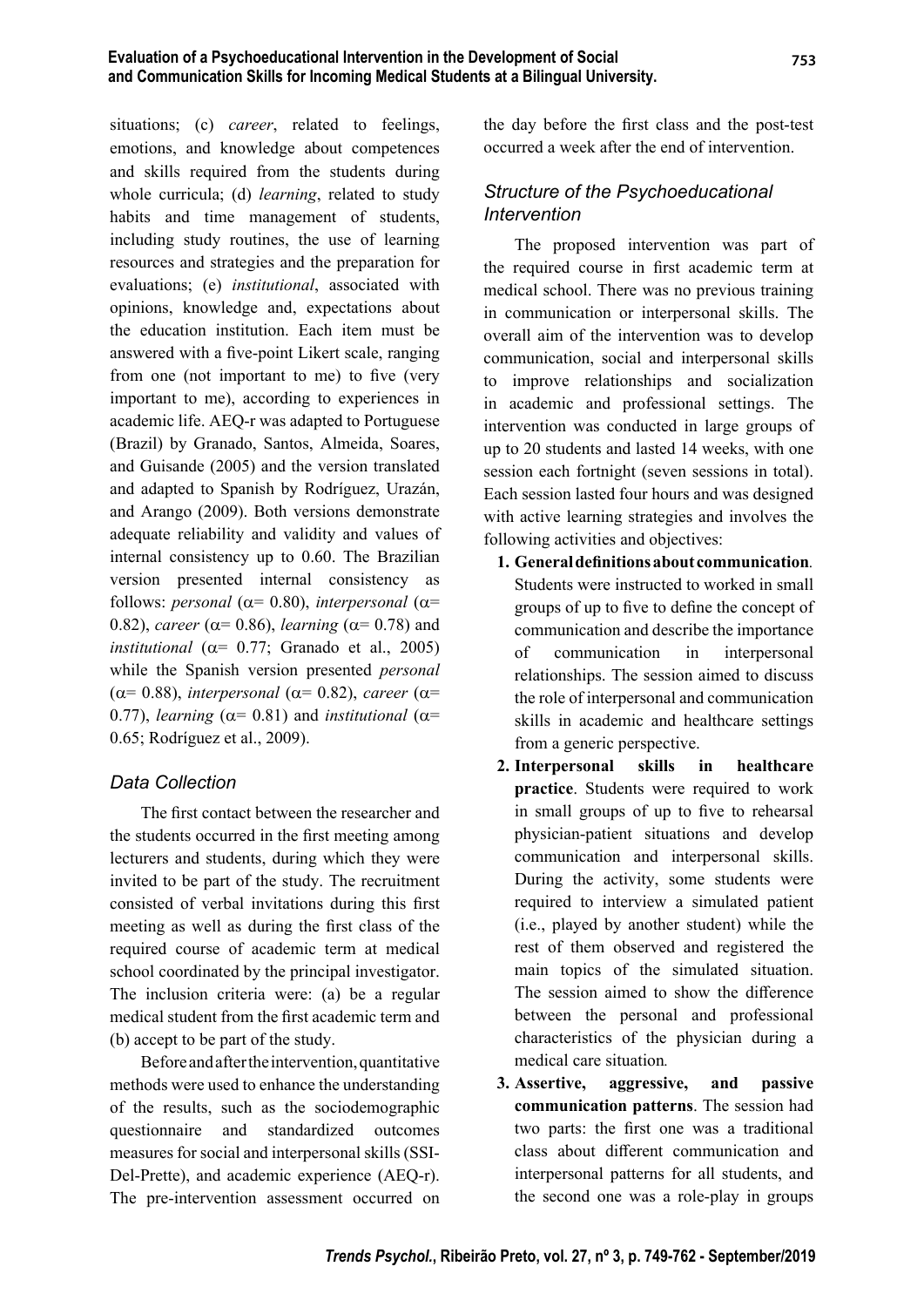of up to five. During the second part, some students depicted patients while other students acted as an interviewer. Students with no designated roles were instructed to observe and evaluate the situation in terms of communication, interpersonal and social skills patterns and provide verbal feedback to the student who was leading the interview. The session aimed to identify and analyze different communication and interpersonal patterns in simulated situations.

- **4. Group and teamwork**. The session had two parts: in the first part students had to work in small groups of up to five or six and create a dramatization related to the main theme of the session in a healthcare setting. This activity aimed to define and exemplify group and team work as well as the differences and similarities among them. After this first activity students were requested to sit in a circle and were instructed to solve a challenge which aimed to create a real situation which required teamwork. This second activity required all the students to work together in one group.
- **5. Conflicts.** Students worked in groups of up to five to create a conflict situation in a healthcare setting, such as a physicianpatient conflict. Each group presented the conflict situation to the other three groups of students and, at the end of this rotation activity, all students had to discuss and present the most important strategies to manage and solve interpersonal conflicts. The session aimed to define conflict and describe strategies to manage and solve them. An additional objective was to create and opportunity for all students to experience and train in communication, social and interpersonal skills using simulated situations similar to professional settings.
- **6. Physician-patient relationship**. Students worked in three groups of up to six and discussed different situations involving physician-patient relationships. After this activity a rotation system was adopted, and one student from each group went to

another group of students to present the main results of the previous discussion in his group. The session aimed to discuss the physician-patient relationship and the role of interpersonal skills in the daily work of a physician.

**7. Feedback**. This was the last session and was divided in two parts: the first one was an expositive class about the definitions, main types and the importance of feedback in personal and professional relationships. The second one used an active learning technique to promote and increase the use of verbal feedback among students, who worked together in one group (of up to 20 people) and were instructed to give written feedback to their peers that expressed experiences, feelings, concerns, emotions, and ideas about the psychoeducational process and experiences in groups.

# *Statistical Analysis*

The characterization of the students was based in sociodemographic characteristics collected prior to intervention, such as gender, age and nationality, and were reviewed by exploratory analysis. All students from this study were split into groups based in their nationality and gender; and group analysis was performed with chi-square tests.

Data from pre- and post-intervention was collected using SSI-Del-Prette and AEQ-r. Both instruments were scored according to the instrument guidelines which included a general score and scores corresponding to the factors or dimensions for each instrument (all described above). Additionally, general and factorial scores of SSI-Del-Prette were encoded into percentiles and distinguished between gender, according to a norm referenced table.

Data from both instruments was summarized using frequencies, means and standard deviations according to the level of variance. For pre- and post-intervention comparisons, a paired *t*-test for continuous variables was used when the assumptions were attended (i.e., differences between pre- and post-intervention data followed normal distribution such as F2, F3,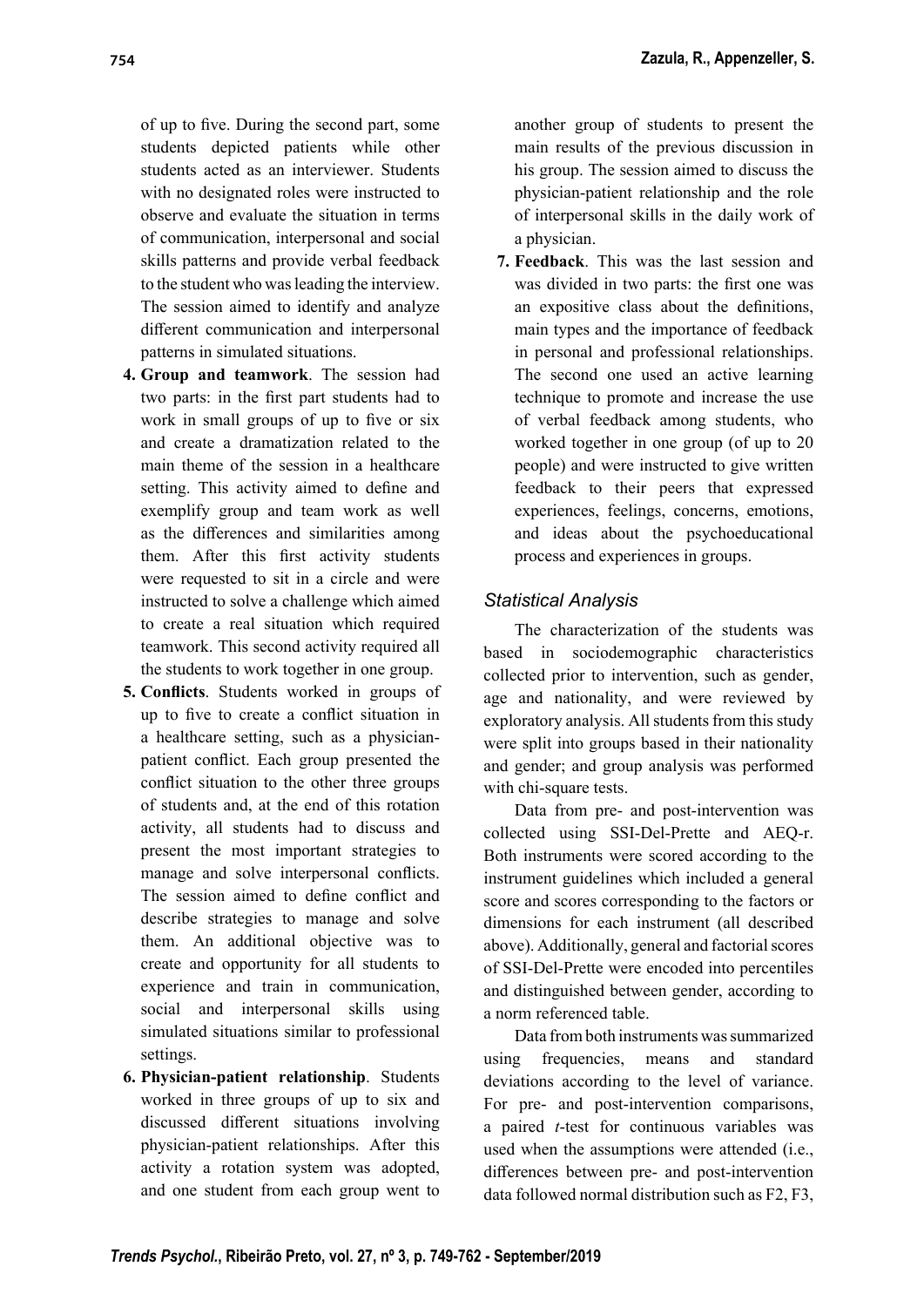F4 factors and total score of SSI-Del-Prette, and *interpersonal*, *learning*, *institutional* dimensions and AEQ-r total score), and Wilcoxon Matched-Pairs Test was used when the assumptions were not attended (i.e., differences between pre- and post-intervention data did not follow normal distribution such as F1 and F5 factors of SSI-Del-Prette and the *career* dimension of AEQ-r). Standardized Effect Size were also calculated for all factors/ dimensions as well as general scores for both scales using *d*'Cohen. Results were defined as statistically significant with  $p <$ .05 or highly significant with  $p < 0.01$ . Statistical analyses were performed in SPSS (version 23; IBM, 2015).

Additionally, the reliability of changes after the intervention were assessed based on Jacobson and Truax (1991). The Reliable Change Index (RCI) was calculated, which was used to determine if the changes between preand post- intervention identified for each student or the group resulted from the intervention or due measurement errors. The same method to calculate the standard error of measure  $(S<sub>E</sub>)$  and the standard error of the difference  $(S_{\text{diff}})$  were used in the present study, and a scatter plot was created for pre- and post-intervention scores for SSI-Del-Prette and AEQ-r with jagged band to show the RCI for all students in the intervention. All points falling inside the shaded area around the diagonal represent no statistically reliable change; and all points outside the shaded area represent changes that were statistically reliable. Points above the shaded area represent an improvement; and points below the shaded area represent no change or deterioration.

#### **Results**

Sociodemographic variables were obtained from the sociodemographic questionnaire. Of all students from first term at medical school, 27 (47.36%) were male and 30 (52.63%) were female. When we analyzed the nationality, we identified 33 students (57.89%) from Brazil and 24 students (41.1%) from other Latin America countries (non-Brazilian). According to the country of origin, we had five students

from Paraguay and Peru (8.77% of each), four from Chile (7.01%), two from Argentina and Colombia (3.51% each one), and one student (1.75%) from each of these countries: Ecuador, Venezuela, Dominican Republic, Mexico, Guatemala and Cuba. There were no significant differences in gender  $(p = .701)$  when compared in groups by nationality (Brazilian and non-Brazilian). The average age of all students was  $21.28 \pm 4.04$  years. For Brazilians students the average age was  $21.75 \pm 4.86$  years, and for non-Brazilian students the average age was  $20.69 \pm$ 2.5 years. There were no significant differences in age between Brazilian and non-Brazilian students ( $p = .626$ ) and gender ( $p = .729$ ).

In the SSI-Del-Prette, F1, which is related to interpersonal situations that demand assertion and defense of rights, increased significantly after the intervention ( $p < .05$ ;  $z = -2.814$ ) as well as F3 ( $p < .05$ ;  $t = -2.95$ ), which is related to conversation and social interaction. There were no differences between pre- and postintervention for F2, F4 and F5. The SSI-Del-Prette Total Score increased significantly in post-intervention. The standardized ES (effect size) were from -0.1410 to -0.3907 in all factors and the standardized ES of the SSI-Del-Prette total score was -0.3484 (see Table 1).

In the AEQ-r, the dimension related to interpersonal ( $p > .05$ ;  $z = -3.13$ ), career ( $p$  $> .05$ ; z = -2.904) and institutional ( $p > .05$ ;  $z = -2.319$ ) issues increased significantly in post- intervention assessment. The AEQ-r total score increased significantly after the end of intervention ( $p > .01$ ;  $z = -3.255$ ). The standardized ES were from -0.22 to -0.4145 in all dimensions and the standardized ES of the AEQ-r total score was -0.4311 (see Table 2).

The RCI on the SSI-Del-Prette total score was 42.48,  $S_E$  was 15.33 and  $S_{diff}$  was 21.67. Among all participants, 29 (50.87%) students showed a statistically significant positive reliable change and 16 (28.07%) students showed a statistically significant negative reliable change. Results preand post-intervention without reliable change were found for 12 students. Within these students, 3 (5.26% of all participants) students showed a negative change without reliable change and 9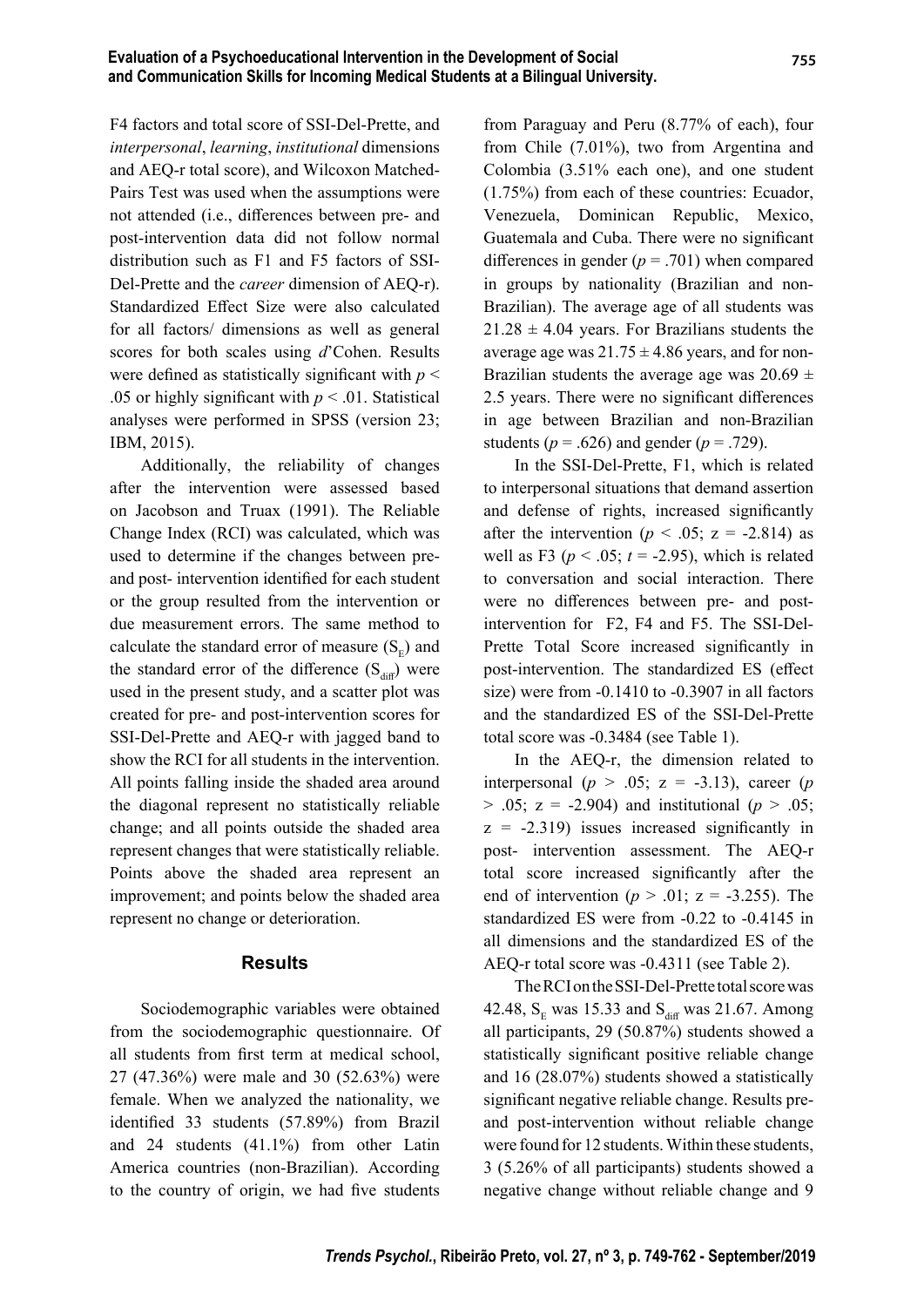| Factors            | Pre-Intervention;<br>Mean $(SD)$ | Post-Intervention;<br>Mean $(SD)$ | Standardized<br>ES | Test statistic<br>and $p$ -value |
|--------------------|----------------------------------|-----------------------------------|--------------------|----------------------------------|
| F1                 | 62.26(25.87)                     | 68.8 (22.71)                      | $-0.2635$          | $z = -2.814$<br>$p=.005**$       |
| F <sub>2</sub>     | 58.49 (26.34)                    | 62.11(24.4)                       | $-0.1872$          | $t = -1.414$<br>$p = .163$       |
| F <sub>3</sub>     | 61.83 (33.77)                    | 71.83 (25.81)                     | $-0.3907$          | $t = -2.95$<br>$p=.005**$        |
| F <sub>4</sub>     | 68.61 (25.78)                    | 72.98 (22.72)                     | $-0.1509$          | $t = -1.612$<br>$p = .107$       |
| F <sub>5</sub>     | 52.67 (25.29)                    | 55.96 (24.81)                     | $-0.1410$          | $z = -1.065$<br>$p = .291$       |
| <b>Total Score</b> | 64.25 (30.65)                    | 71.58 (26.41)                     | $-0.3484$          | $t = -2.631$<br>$p = .011*$      |

#### **Table 1**

**Comparison of SSI-Del-Prette Pre- and Post- Intervention for all Incoming Medical Students from First Academic Term**

*Note. SD = Standard Deviation; ES = Effect Size; F1 = Self-affirmation and Coping with risk; F2 = Self-affirmation in the* expression of positive feelings; F3 = Conversation and social ease; F4 = Self-exposure to unknown people; F5 = Self-control of aggressiveness.

 $* p < .05; ** p < .01$ 

#### **Table 2 Comparison of AEQ-r Pre- and Post- Intervention for all Incoming Medical Students from First Academic Term**

| Dimensions           | Pre-intervention;<br>Mean $(SD)$ | Post-intervention;<br>Mean $(SD)$ | Standardized<br>ES | Test statistic<br>and $p$ -value |
|----------------------|----------------------------------|-----------------------------------|--------------------|----------------------------------|
| Personal             | 2.582(0.672)                     | 2.531(0.728)                      | $-0.0657$          | $z = -0.702$<br>$p = .483$       |
| Interpersonal        | 3.424(0.484)                     | 3.616(0.399)                      | $-0.4145$          | $t = -3.13$<br>$p=.003**$        |
| Career               | 3.936 (0.386)                    | 4.071(0.345)                      | $-0.2719$          | $z = -2.904$<br>$p = .004**$     |
| Learning             | 3.512(0.350)                     | 3.59(0.378)                       | $-0.3071$          | $t = -1.661$<br>$p = .102$       |
| Institutional        | 3.553(0.331)                     | 3.671 (0.366)                     | $-0.2200$          | $t = -2.319$<br>$p = .024*$      |
| AEQ-r Total<br>Score | 3.372(0.241)                     | 3.475(0.252)                      | $-0.4311$          | $t = -3.255$<br>$p=.002**$       |

*Note. SD = Standard Deviation; ES = Effect Size.*  $* p < .05; ** p < .01$ 

(15.79% of all participants) students showed a positive change without reliable change.

The RCI on the AEQ-r total score was 0.23,  $S_E$  was 0.08 and  $S_{diff}$  was 0.13. Among all participants, 28 students (49.12%) showed a statistically significant positive reliable change and 11 students (19.29%) showed a statistically significant negative reliable change on AEQ-r. Results pre- and post-intervention without reliable change were found for 18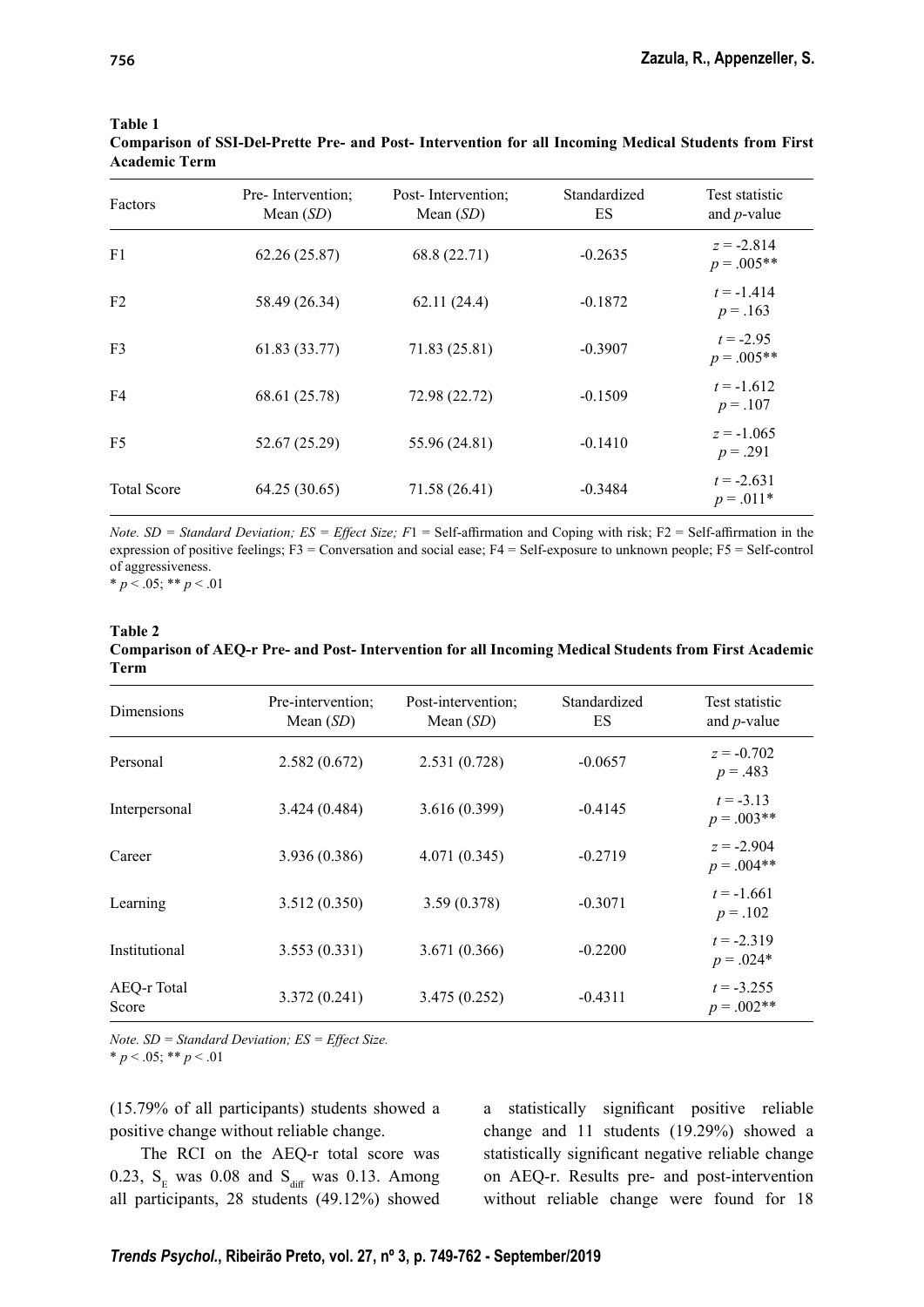students. Within these students without RCI, 9 (15.79% from all participants) students showed a negative change while 9 (15.79% from all participants) students showed a positive change. Figure 1 shows the scatter plot for pre- and post-intervention scores for SSI-Del-Prette and AEQ-r with jagged band to show reliable change for all participants during the intervention, which were split into two different groups: Brazilian and non-Brazilian.



**Figure 1***.* **Scatter Plot of Pre- and Post- Intervention on the AEQ-r and SSI-DEL-Prette with Jagged Band Showing RCI.**

### **Discussion**

The outcomes show that seven sessions of psychoeducational intervention could improve several skills related to communication, such as conversation, social and interpersonal skills for incoming medical students in academic settings. All skills developed during this intervention would be important requirements for the

development of further competences in academic and professional settings, which will be analyzed in a long-term follow up study. The development of social, interpersonal and academic skills is deeply associated with emotional intelligence (Johnson, 2015; Satterfield & Hughes, 2007). Lately, these skills have been increasingly required for medical undergraduate students in different areas. As described above, a person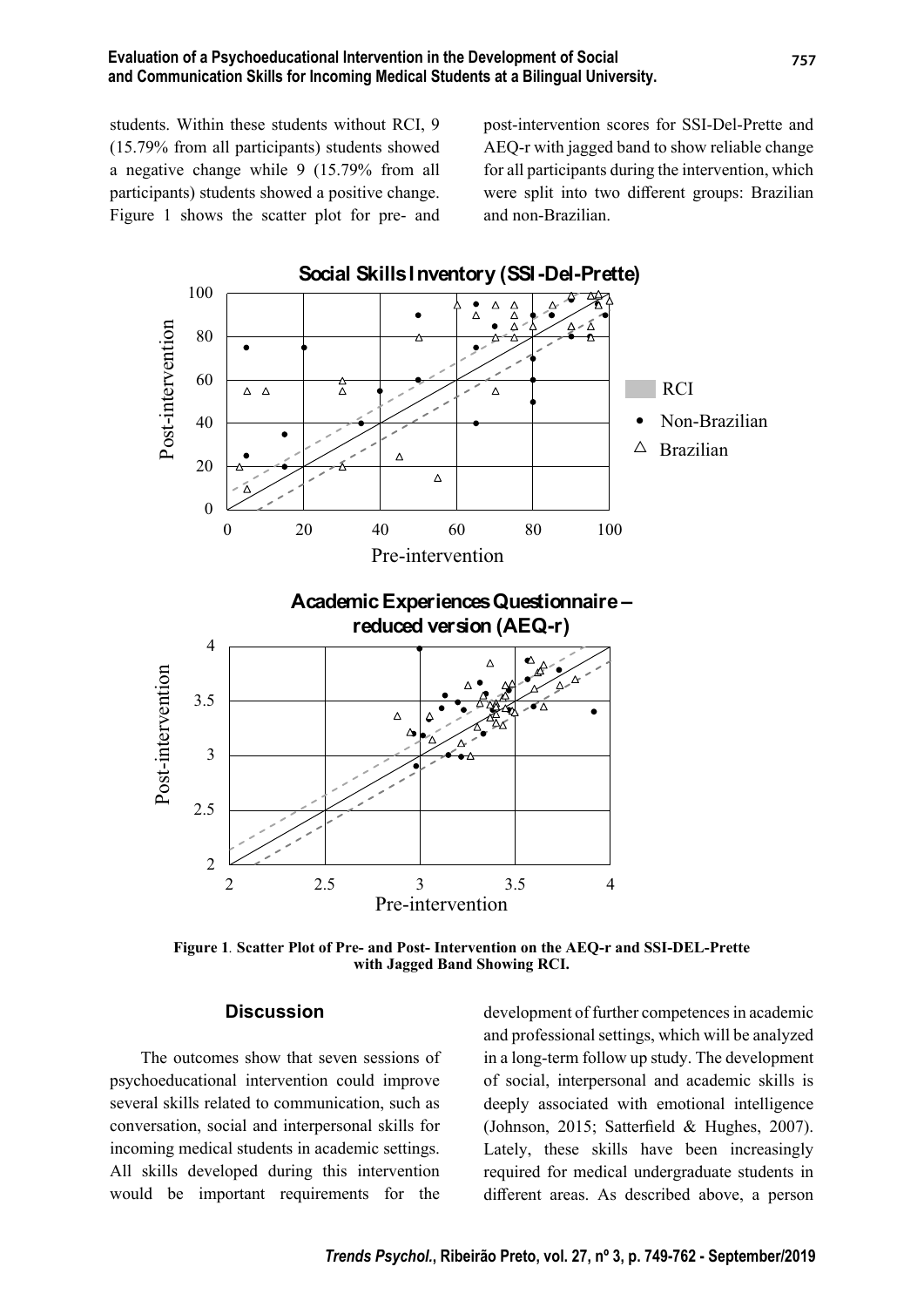with high scores in both social and academic competences will present better outcomes related to quality of life, personal satisfaction, professional accomplishment, and interpersonal relationships than a person with little or no competences in such areas. Similar outcomes have been found beneficial with college students in different phases of their undergraduate course (Malinauskas, Dumciene, & Lapeniene, 2014; Pureza et al., 2012). Besides a low quality of life, deficits in communication and social skills have been described in several studies as an important variable in the development of mental disorders (Benbassat & Baumal, 2005; Gysels et al., 2004; Wagner et al., 2002).

Highly significant differences in assertiveness and the ability to cope in situations with risk was observed. The SSI-Del-Prette assessed situations, such as introducing oneself to an unknown person, disagreeing with authority or colleagues in a group, requesting the payment of debt from friend, dealing with unfair criticism, returning defective product to a store, and asking questions to acquaintances (Del-Prette & Del-Prette, 2016). All these skills were directly addressed through training in the psychoeducational intervention during specific sessions focused on communications and interpersonal patterns (e.g., assertive, aggressive and passive), feedback and conflicts. The relevant positive results in post intervention scores could be attributed to the intervention training developed around that group of skills. Similar results were found in interventions focused on assertiveness and the ability to cope with different populations as described by some authors (e.g., Lin et al., 2004).

Significant difference in conversation, communication and social interaction without risk were also found. According to SSI-Del-Prette, situations assessed pre- and postpsychoeducational intervention should involve keeping up and ending conversation during faceto-face contact, approaching people in positions of authority, asking a favor from colleagues, and rejecting abusive requests (Del-Prette & Del-Prette, 2016). Content and learning strategies adopted during the intervention focused directly and indirectly on this group of communication skills. During our sessions, the main strategies adopted were role-play and rehearsal of simulated physician-patient situations, pair conversations and activities in teams and groups. All activities increased the probability of conversation, social and interpersonal interactions, and consequently the likelihood of developing social and interpersonal skills. Similar results were found in studies focused on communication and social interaction during a specific period or, in some cases, the whole undergraduate course (Choudhary & Gupta, 2015; Levinson, Lesser, & Epstein, 2010; Modi, Chhatwal, Gupta, & Singh, 2016; Stepien & Baernstein, 2006; Yedidia & Gillespie, 2003).

Some studies demonstrated the importance of the development of communication and interpersonal skills as a way to prevent the erosion of empathy of medical students during their whole undergraduate course or professional life (Benbassat & Baumal, 2005; Gysels et al., 2004; Wagner et al., 2002). According to Grewal (2008), communication is deeply related to empathy because a successful communication involves a complex process of perceiving emotions, managing one's own reactions, and using emotion to facilitate performance (e.g., relationships between physician-patient or physician and other professionals). Additionally, interventions focused on communication and, in some cases, in interpersonal skills could be a good option to integrate and decrease the effects of cultural impacts of a new university and/ or country for international incoming students (Tavakoli et al., 2009). Group interventions focused on social and interpersonal skills may be more acceptable than individual interventions with the same targets.

Similar results related to social and interpersonal in SSI-Del-Prette skills were found in the interpersonal domain of AEQ-r. This intervention found a highly significant difference between pre- and post-evaluation in the interpersonal domain of AEQ-r as well as in the SSI-Del-Prette total score. However, there were no significant differences in the domains related to personal or learning issues.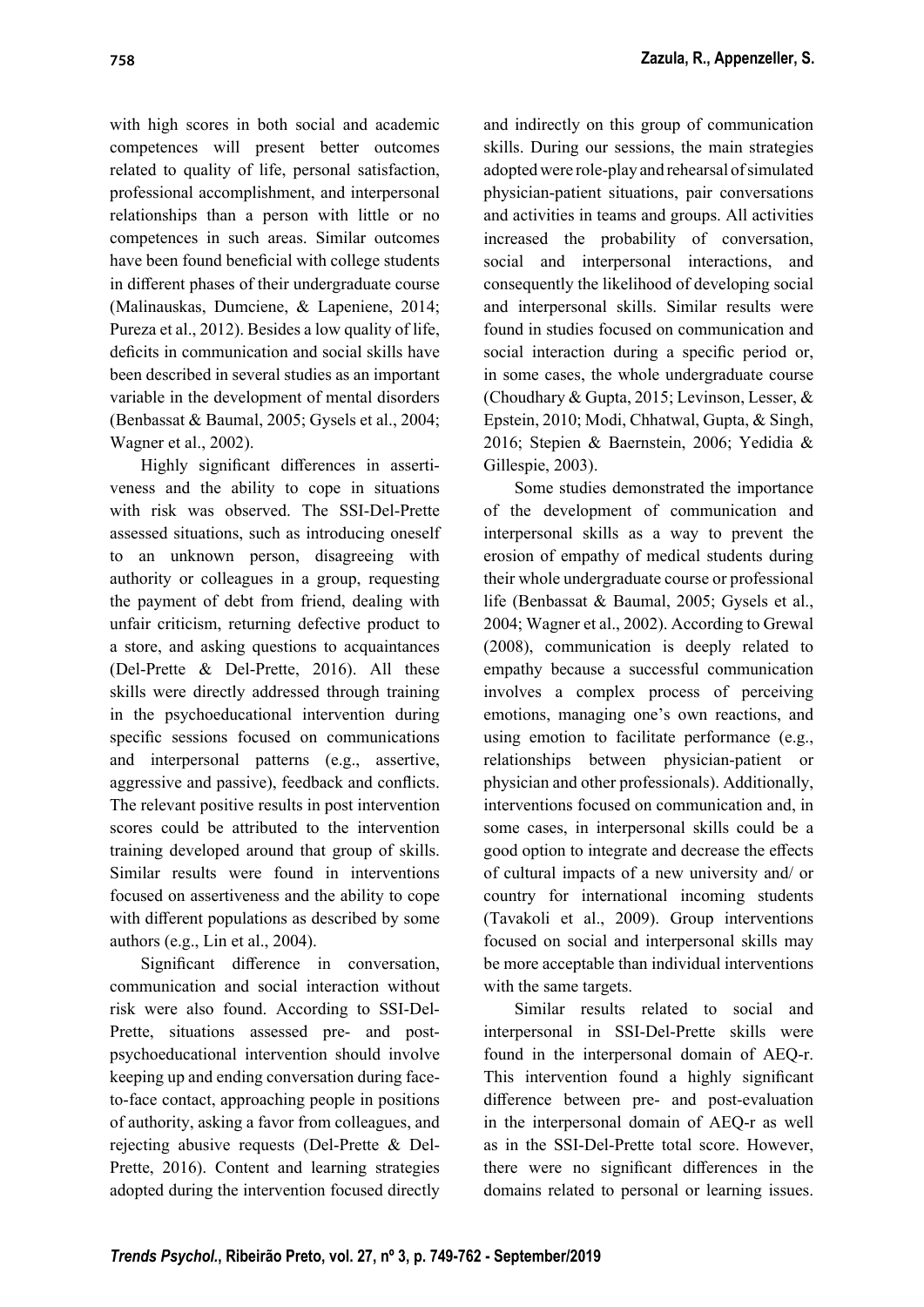One possible explanation for these results was the content and the focus of the present study: all sessions were focused on the development of social, interpersonal and communications skills and the aim was not to develop personal characteristics and skills, such as emotional balance, self-confidence and problem solving. These skills are important and need to be developed during the whole undergraduate medical course and could be the focus and aim of further studies (e.g., long-term follow up study). Interventions focused on learning strategies, such as time management or study habits, and personal characteristics are important due to the role of emotional intelligence for academic and personal life (Grewal, 2008; Johnson, 2015).

Other groups of skills assessed during our study were self-assertion in the expression of positive contents, self-exposure to unknown people and new situations, and self-control of aggressiveness. As for the personal domain of AEQ-r, there were no significant differences between pre- and post-intervention. Here again, the possible explanation for the results in selfexposure to unknown people and new situations was not the main aim of this intervention and the results could be explained in two ways: (a) the students had already developed theses skills prior to the intervention in other situations and contexts or (b) the students developed theses skills during their reception at the university due to the necessity of integration to new persons and, in the case of international incoming students, to a new country and culture. Self-assertion in the expression of positive contents and self-control of aggressiveness had no differences between pre- and post-intervention. As described above regarding self-assertion in the expression, and self-exposure to unknown people and new situations, this set of skills was not targeted during training in the present study.

For two domains in AEQ-r, career and institution, we found significant differences between pre- and post-psychoeducational intervention. One possible reason for that was the new knowledge that the medical students had about the institution (e.g., main characteristics of this particular, medical school, the lecturers and fellows) and medical careers (e.g., knowledge about competences and skills required from the students) at the end of the first academic term when compared to the first week of the undergraduate medical school. As described, this is a bilingual university which has special characteristics in comparison with other public or private medical schools in Brazil or Latin America. Besides these characteristics, one additional explanation is the transition and difficulties between high school and college (Igue, Bariani, & Milanesi, 2008). In the first class (and right before intervention) students were described what to expect from college life. According to Cunha and Carrillo (2005), and Nogueira (2017), expectations and academic experiences with academic institution, assessed by the institutional domain, could be deeply related with the development of social and interpersonal skills, quality of life and academic outcomes of students.

The original hypotheses were that cultural and linguistic differences between students could negatively affect the final results at the end of the first academic term. According to Tavakoli et al. (2009) and Terrazas-Carrillo et al (2014), international incoming students have an additional challenge when compared to national/ home students: they need to adapt to an undergraduate life and to develop bicultural competences or second culture acquisition. Although the main results demonstrated that kind of difference was not important during an intervention focused on social and interpersonal skills, the results related to these skills in the present study were statistically significant.

The focus of this study was not to evaluate and to compare medical students from different countries but analyze the results after a short-term intervention with specific scales and methods. The reasons why we did not try to compare students from different countries were: (a) the large difference between the number of students of different countries (e.g., Brazil had with 33 students and Guatemala had only one) and (b) all foreign students were from different countries and regions of Latin America with significant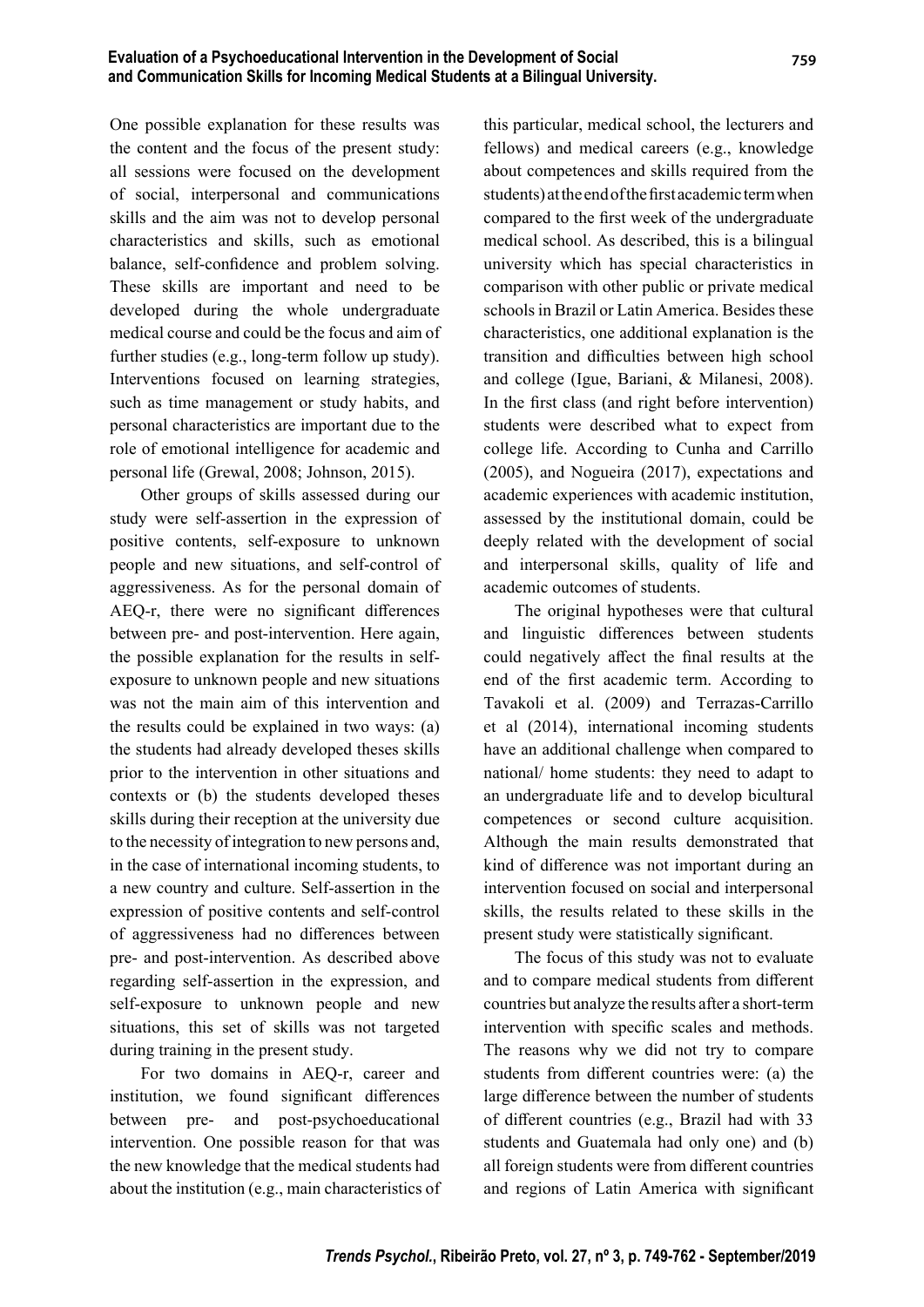differences in culture, habits and behavior. The large difference between countries does not enable us to group the students from other countries in a single group and then to compare with all Brazilian students. Moreover, the present study faced additional limitations, such as the absence of a control group to compare the results of the present psychoeducational intervention with, a convenience sample as well as the use of self-report questionnaires and scales.

In conclusion, short-term intervention could improve the development of several skills related to communication, such as conversation, social and interpersonal skills. This study demonstrated the importance of early interventions for the development of these skills for undergraduate medical students in all settings, such as breaking bad news, empathy, counseling, and communication with patients, and to prevent the erosion of empathy and interpersonal relationships. Apparently, the cultural and linguistic differences did not influence the results of our intervention. In this way, further studies focused on the development of social, interpersonal and communication skills prior to undergraduate medical school are suggested as well as a longitudinal study to assess the development and changes in these skills during the whole undergraduate medical course. Additionally, the influence of nationality and culture in the development of social, interpersonal and communication skills could be the focus of further studies with undergraduate students of any area.

# *Acknowledgment*

Simone Appenzeller received financial support CNPq (304255/2015-7) e Coordenação de Aperfeiçoamento de Pessoal de Nível Superior  $-$  Brasil (CAPES) – financing code 001.

# **References**

Al Odhayani, A., & Ratnapalan, S. (2011). Teaching communication skills. *Canadian Family Physician Medecin de Famille Canadien, 57*(10), 1216-1218. Retrieved from http://www. ncbi.nlm.nih.gov/pubmed/21998240

- Argyle, M., Furnham, A., & Graham, J. A. (1980). *Social Situations*. Cambridge, MA: Cambridge University Press.
- Benbassat, J., & Baumal, R. (2005). Enhancing selfawareness in medical students: An overview of teaching approaches. *Academic Medicine: Journal of the Association of American Medical Colleges, 80*(2), 156-161. Retrieved from https://journals.lww.com/academicmedicine/ Fulltext/2005/02000/Enhancing\_Self\_ Awareness in Medical Students An.10.aspx
- Biggs, J. S. G., Agger, S. K., Dent, T. H. S., Allery, L. A., & Coles, C. (1994). Training for medical teachers: A UK survey, 1993. *Medical Education, 28*(2), 99-106. https://doi. org/10.1111/j.1365-2923.1994.tb02527.x
- Caballo, V. E. (2007). *Manual de evaluación y entrenamiento de las habilidades sociales* (7th Ed.). Madrid: Siglo XXI de España.
- Choudhary, A., & Gupta, V. (2015). Teaching communications skills to medical students: Introducing the fine art of medical practice. *International Journal of Applied and Basic Medical Research, 5*(4, Suppl. 1), S41-S44. https://doi.org/10.4103/2229-516X.162273
- Cunha, S. M., & Carrilho, D. M. (2005). O processo de adaptação ao ensino superior e o rendimento acadêmico. *Psicologia Escolar e Educacional, 9*(2), 215-224. https://doi.org/10.1590/S1413- 85572005000200004
- Del Prette, Z. A. P., & Del Prette, A. (2013). Social Skills Inventory (SSI-Del-Prette): Characteristics and studies in Brazil. In F. L. Osó rio (Ed.), *Social anxiety disorders: From research to practice* (pp. 49-62). New York: Nova Science.
- Del-Prette, Z. A. P., & Del-Prette, A. (2016). *Inventário de Habilidades Sociais: Manual de Aplicação, Apuração e Interpretação* (6th Ed.). São Paulo, SP: Casa do Psicólogo.
- Denniston, C., Molloy, E., Nestel, D., Woodward-Kron, R., & Keating, J. L. (2017). Learning outcomes for communication skills across the health professions: A systematic literature review and qualitative synthesis. *BMJ Open, 7*(4), e014570. http://dx.doi.org/10.1136/ bmjopen-2016-014570
- Deveugele, M. (2015). Communication training: Skills and beyond. *Patient Education and*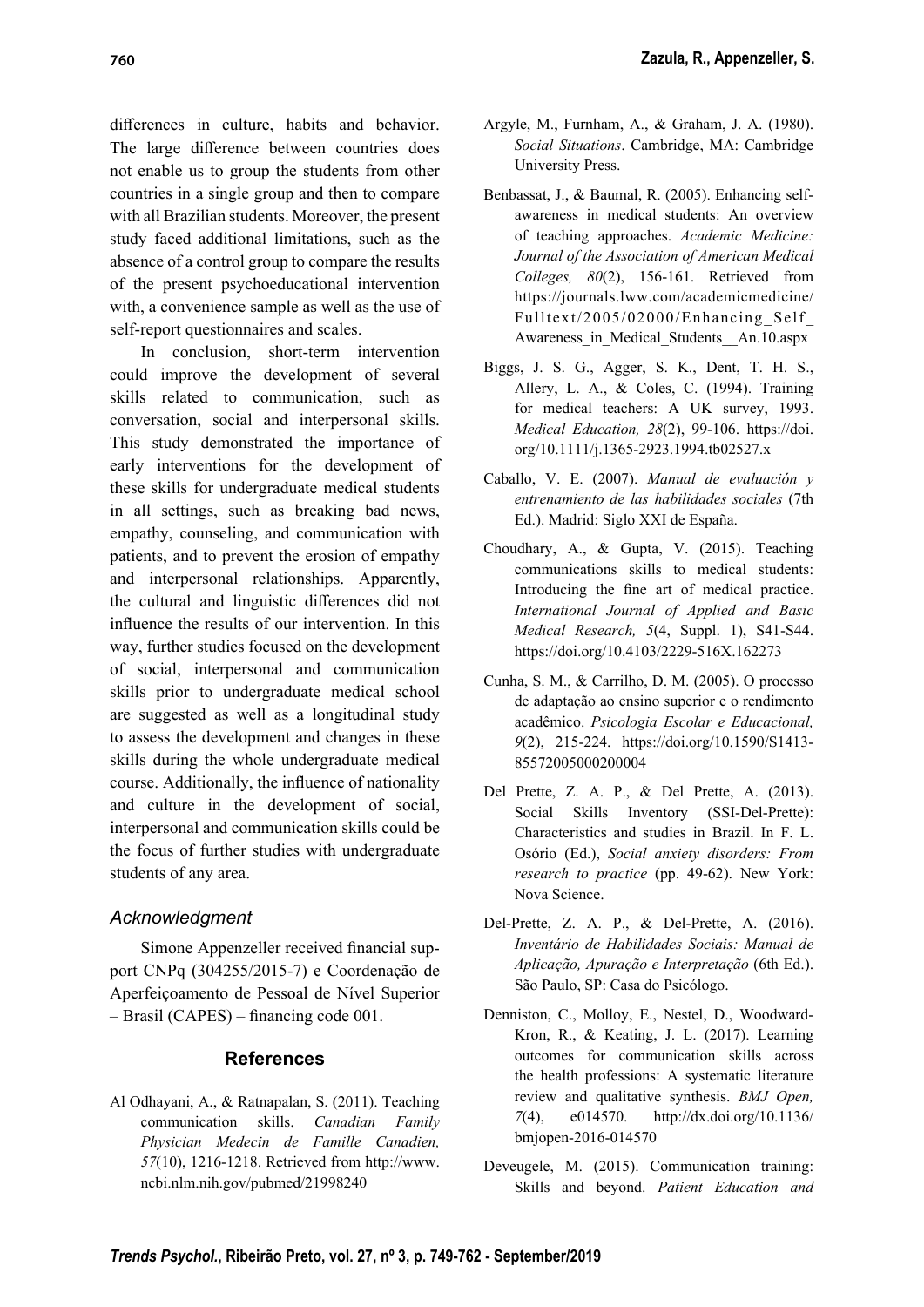*Counseling, 98*(10), 1287-1291. https://doi. org/10.1016/j.pec.2015.08.011

- Granado, J. I. F., Santos, A. A. A., Almeida, L. S., Soares, A. P., & Guisande, M. A. (2005). Integração académica de estudantes universitários: Contributos para a adaptação e validação do QVA-r no Brasil. *Psicologia e Educação, 4*(2), 31-41. Retrieved from http://repositorium.sdum.uminho.pt/ handle/1822/12089
- Grewal, D. (2008). Emotional intelligence and graduate medical education. *JAMA, 300*(10), 1200-1202. http://dx.doi.org/10.1001/ jama.300.10.1200
- Gysels, M., Richardson, A., & Higginson, I. J. (2004). Communication training for health professionals who care for patients with cancer: A systematic review of effectiveness. Supportive Care in *Cancer, 12*(10), 692-700.
- IBM Corp. (2015). *IBM SPSS Statistics* (Version 23) [Computer software]. Armonk, NY: Author.
- Igue, É. A., Bariani, I. C. D., & Milanesi, P. V. B. (2008). Vivência acadêmica e expectativas de universitários ingressantes e concluintes. *PsicoUSF, 13*(2), 155-164. http://dx.doi. org/10.1590/S1413-82712008000200003
- Jacobson, N. S., & Truax, P. (1991). Clinical significance: A statistical approach to defining meaningful change in psychotherapy research. *Journal of Consulting and Clinical Psychology, 59*(1), 12-19. http://dx.doi.org/10.1037/0022- 006X.59.1.12
- Johnson, D. R. (2015). Emotional intelligence as a crucial component to medical education. *International Journal of Medical Education, 6*, 179-183. http://dx.doi.org/10.5116/ ijme.5654.3044
- Levinson, W., Lesser, C. S., & Epstein, R. M. (2010). Developing physician communication skills for patient-centered care. *Health Affairs*, *29*(7), 1310-1318. http://dx.doi.org/10.1377/ hlthaff.2009.0450
- Lin, Y.-R., Shiah, I.-S., Chang, Y.-C., Lai, T.-J., Wang, K.-Y., & Chou, K.-R. (2004). Evaluation of an assertiveness training program on nursing and medical students' assertiveness, self-esteem, and interpersonal communication satisfaction. *Nurse Education Today, 24*(8), 656-665. http:// dx.doi.org/10.1016/j.nedt.2004.09.004
- Malinauskas, R., Dumciene, A., & Lapeniene, D. (2014). Social skills and life satisfaction of Lithuanian first- and senior-year university students. *Social Behavior and Personality: An International Journal, 42*(2), 285-293. http:// dx.doi.org/10.2224/sbp.2014.42.2.285
- McCallin, A., & Bamford, A. (2007). Interdisciplinary teamwork: Is the influence of emotional intelligence fully appreciated*? Journal of Nursing Management, 15*(4), 386-391. https:// doi.org/10.1111/j.1365-2834.2007.00711.x
- Mesidor, J. K., & Sly, K. F. (2016). Factors that contribute to the adjustment of international students. *Journal of International Students, 6*(1), 262-282. Retrieved from https://eric. ed.gov/?id=EJ1083269
- Modi, J. N., Chhatwal, J., Gupta, P., & Singh, T. (2016). Teaching and assessing communication skills in medical undergraduate training. *Indian Pediatrics, 53*(6), 497-504. Retrieved from https://www.indianpediatrics.net/june2016/497. pdf
- Nogueira, M. J. C. (2017). *Saúde mental em estudantes do ensino superior: Fatores protetores e fatores de vulnerabilidade* (Unpublished doctoral thesis, Universidade de Lisboa, Portugal).
- Olaz, F. O., Medrano, L., Greco, M. E., & Del Prette, Z. A. P. (2009). Argentinean adaptation of the Social Skills Inventory IHS-Del-Prette. *The Spanish Journal of Psychology, 12*(2), 756-766.
- Pascarella, E. T., & Terenzini, P. (1991). *How college aff ects students: Findings and insights from twenty years of research.* San Francisco, CA: JosseyBass.
- Pureza, J. D. R., Rusch, S. G. D. S., Wagner, M., & Oliveira, M. D. S. (2012). Social Skills Training for College Students: A intervention proposal. *Revista Brasileira de Terapias Cognitivas, 8*(1), 2-9. https://doi.org/10.5935/1808- 5687.20120002
- Rodríguez, D. P. M., Urazán, S. C. O., & Arango, M. I. R. (2009). Cuestionario de Vivencias Académicas en su versión reducida (QVA-r): un aná lisis psicomé trico. *Revista Colombiana de Psicología, 18*(1), 33-52. Retrieved from https:// revistas.unal.edu.co/index.php/psicologia/ article/view/1450/36208
- Satterfield, J. M., & Hughes, E. (2007). Emotion skills training for medical students: A systematic review. *Medical Education, 41*(10),